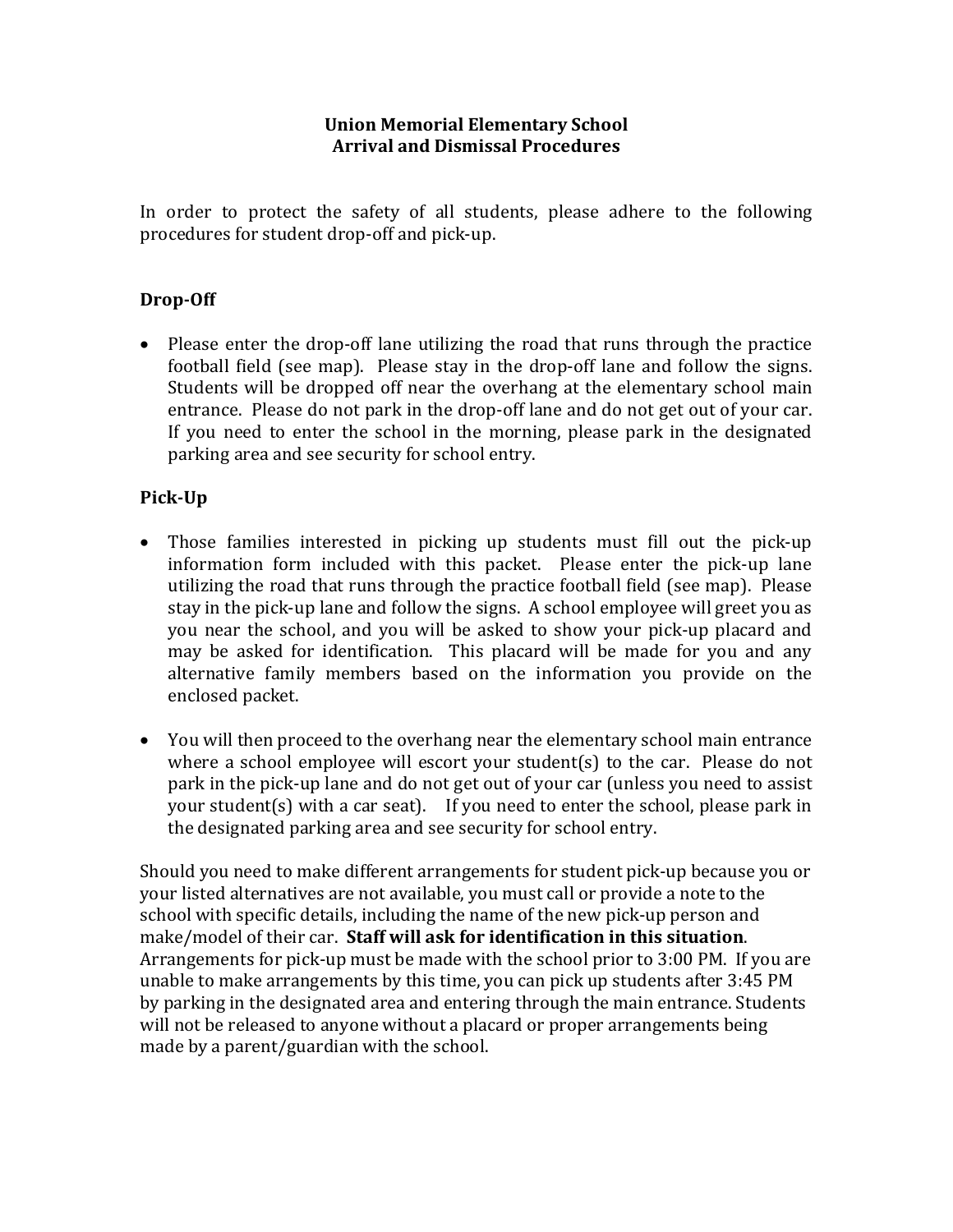#### **General Guidelines**

- Student drop-off will take place from 8:15 AM until 8:45 AM. Student pick-up will take place from  $3:15$  PM to  $3:45$  PM. Should you need to pick-up or drop-off students outside these timeframes, please utilize the designated parking area and walk students to the main entrance. You will be greeted by security to dropoff or pick-up students in the vestibule.
- During the arrival/dismissal window, please **do not enter the lower lot**, as busses will be utilizing this space, and only enter at the practice football field **entry point**. Entering through the exit point may cause traffic congestion and potential safety issues.
- Scottie 3's pick-up and drop-off will remain the same, except parents will wait in the vestibule.
- Pre-K (AM) students will follow the same drop-off procedures for all students. Those parents electing to pick-up can park in the designated area and pick up students in the vestibule.
- Pre-K (PM) parents can drop-off by parking in the designated areas and bring students to the vestibule. Parents can follow the same pick-up procedures for all students.
- Please be courteous to other drivers.
- Remain vigilant and watch for other students.
- Please drive slowly.
- Please be patient. We want to implement a timely dismissal process, but ensuring student safety is our number one priority. Working together will help improve the process for everyone.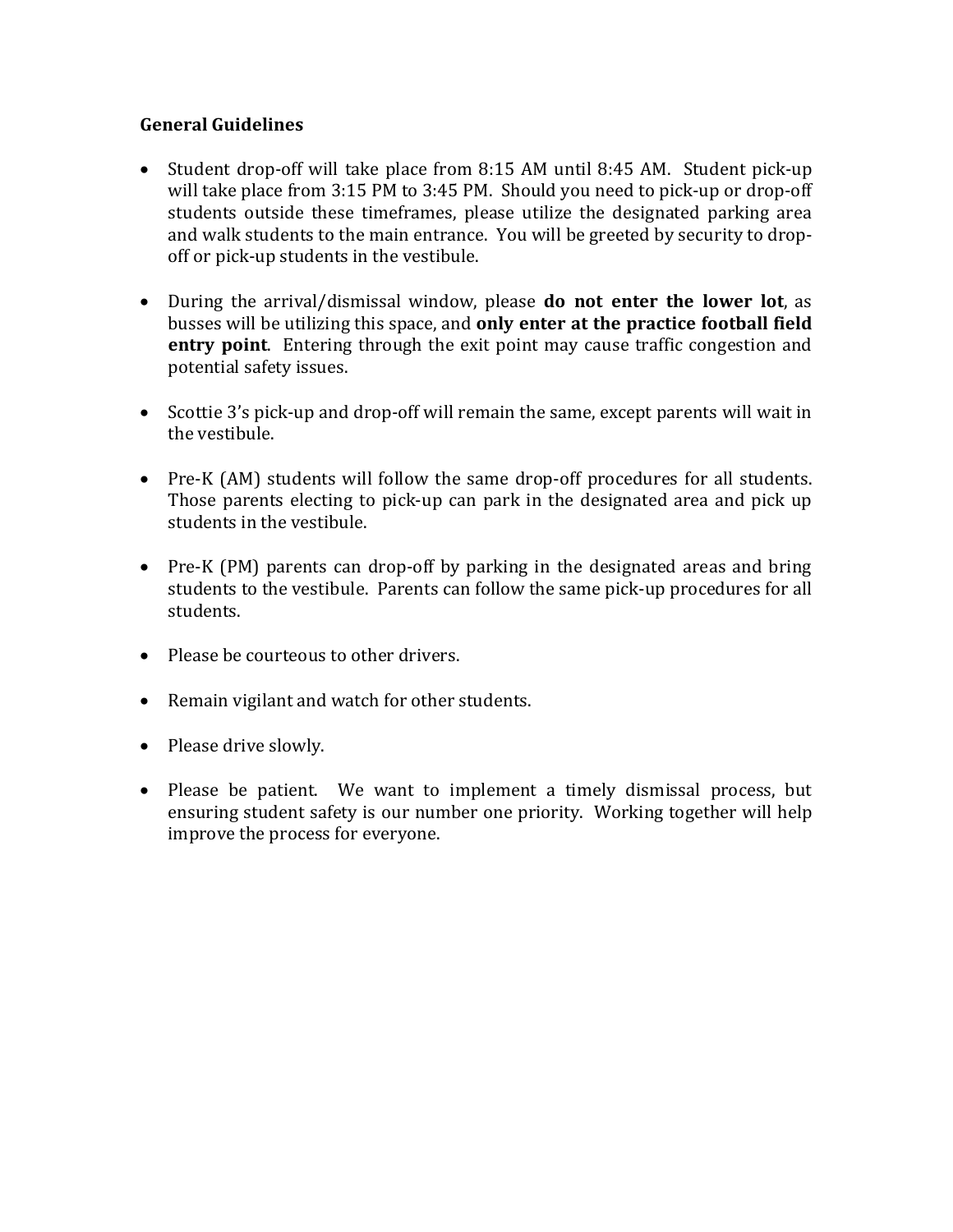#### **Union Memorial Elementary School Student Pick-Up Information**

|                          | Grade        |
|--------------------------|--------------|
|                          | Grade $\_\_$ |
|                          | Grade        |
|                          | Grade        |
|                          | Grade $\_\_$ |
| <b>Primary Pick-up</b>   |              |
|                          |              |
| <b>Alternate Pick-up</b> |              |
|                          |              |
|                          |              |

**Student(s)**

\*Please note, we will only dismiss students to the individuals listed on this form. Should other arrangements need to be made for pick-up with someone not listed on this form, parents MUST call the school or provide a written note to the school on the day of pick-up by 3:00 PM. The school reserves the right to check identification and make any effort available to confirm the identity of any individual picking up students.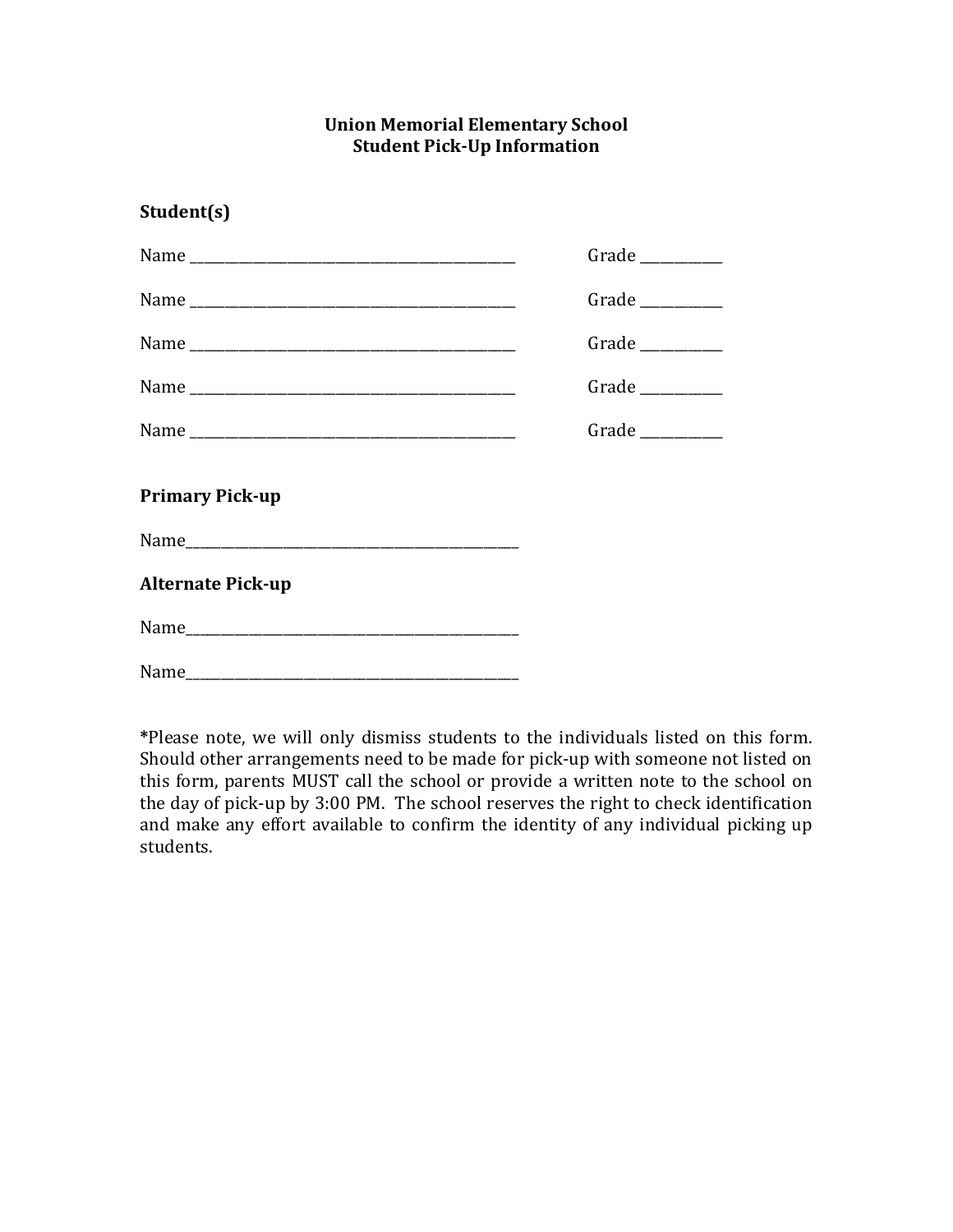# **New Arrival and Dismissal Procedures To Begin April 3, 2018**

- At this time, families have received two placards for student pick-up. Those placards can be used by anyone you listed as a primary or alternate pick-up person. As we continue to evaluate the effectiveness of the dismissal process, we will consider the use of more placards. Families are responsible for sharing the placards amongst themselves as needed. Reminder, students will only be released to individuals with placards or to those who have made prior arrangements with the school.
- Having a placard does not replace notifying the school of your transportation needs. For example, if your student typically rides the bus, but needs picked up from school one day, you must still call the school and notify us that he/she is being picked up.
- We have included the in-depth instructions handed out a few weeks ago, but we have also included a "cheat sheet" so you can have a quick reference guide.
- If you have questions, do not hesitate to call the elementary school office at 724-658-4775.